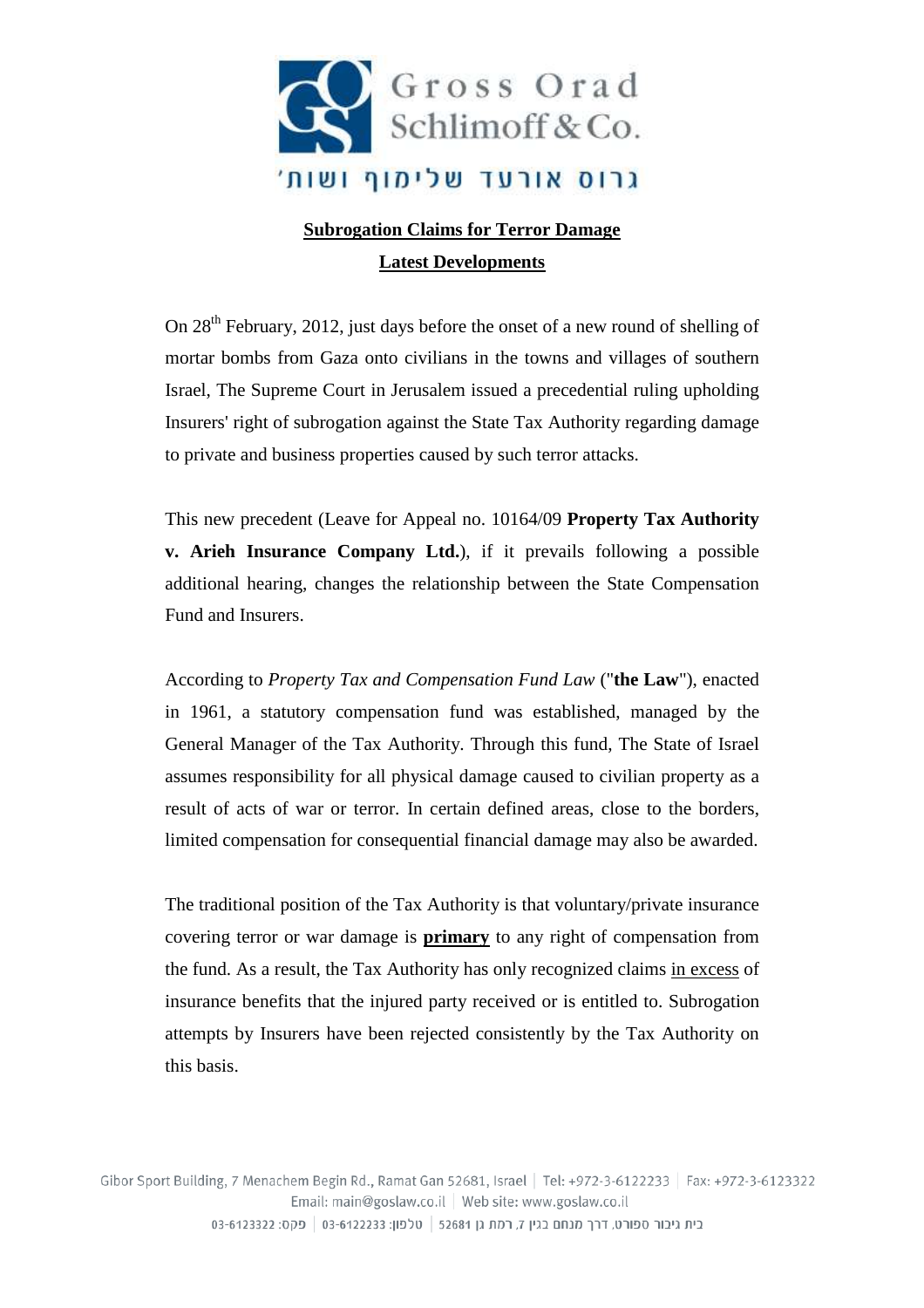The Tax Authority's position is based on the regulations, section (3) of which states as follows:

Should the sum the *injured party* is entitled to according to these regulations, together with sums the *injured party* is entitled to receive or has already received as compensation for the damage from an insurance company or any other party, exceed the actual damage, the injured party will be paid only the balance between such compensation and the actual damage. The said rule will not apply regarding compensation the *injured party* is entitled to as a result of damage to an aircraft.

The Tax Authority viewed this rule as meaning that where insurance coverage was in place, there was no right by law to compensation from the statutory fund. It followed then that there was no right that could be transferred to the insurer and therefore no basis for subrogation.

The new precedent rejects the Tax Authority's interpretation ruling that not only does the regulation not prevent the right of subrogation, but serves to preserve it. The regulation does not expropriate the right of compensation from the fund, but simply transfers it to the Insurer whose right of subrogation is preserved.

The precedent is very significant. The implications of this innovative precedent are that the injured party can now approach the Tax Authority for compensation for his loss even if he holds a valid insurance policy that covers such loss. In addition, if the injured party decides to approach his insurer, the latter now has the right to subrogate the Tax Authority for the insurance benefits paid. It should be noted that the insurer's right applies solely to the amounts the injured party is entitled to receive under the regulations.